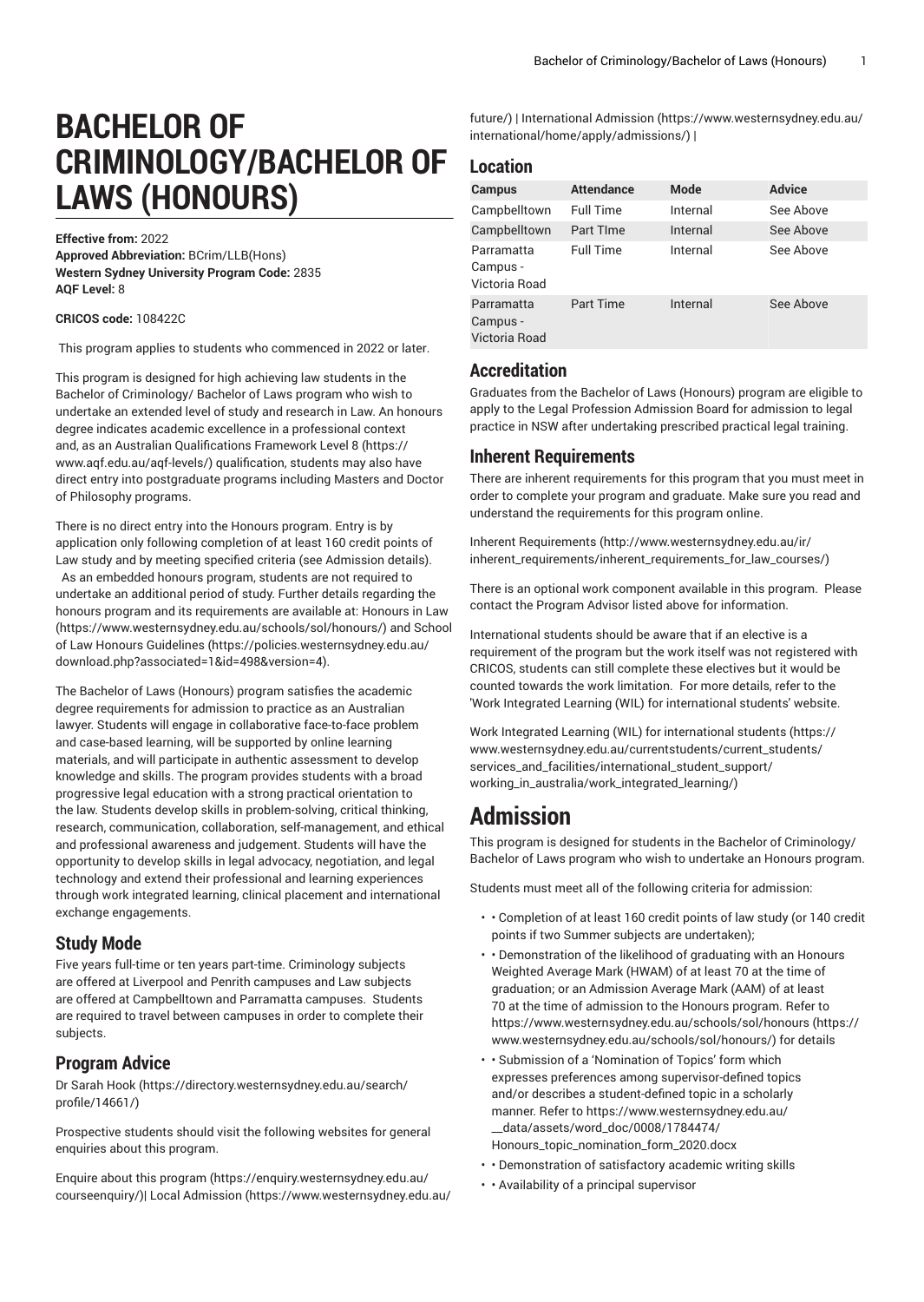## **Special Requirements**

Students enrolling in these subjects may need to have a National Police Certificate and consent or prohibited employment declarations as they may be conducting their placement in circumstances where they work with minors. This would be managed on an as needs basis:

- LAWS 3077 Legal Internship
- LAWS 4012 First Nations Peoples' Access to Justice Clinic
- LAWS 3080 Street Law Clinic
- JUST 3011 Issues in the Criminal Justice System (corrective services field trip requirement)- Also records and identity check.

The following units require a visa for the relevant country and the ability to travel at a specified time:

- LAWS 3024 Foundations of Chinese Law
- LAWS 3025 Foundations of Indian Law
- LAWS 3078 Legal, Economic and Social Transformation in Taiwan

# **Program Structure**

Qualification for a double degree in law requires the successful completion of 400 credit points including the subjects listed in the recommended sequences for the relevant double degree programs.

Students are eligible to graduate in the Bachelor of Criminology on completion of 16 specified criminology subjects plus the eight law subjects specified in the first three years of the program sequence below.

Students enrolled in the 2835 Bachelor of Criminology/Bachelor of Laws (Honours) will only be eligible to graduate from their Bachelor of Laws (Honours) degree upon completion of the entire 400 credit point course. Students enrolled in this program who wish to graduate with a standalone law degree prior to completion of the entire Bachelor of Criminology component must transfer to program 2829 Bachelor of Laws (Honours) (Non Graduate Entry) which requires the completion of 320 credit points (inclusive of 80 credit points of non-LLB study).

Planning study - It may be possible to vary the sequence of subjects so that students study a greater concentration of either law or criminology each semester, to minimise travel between campuses and to overcome timetabling problems. Students should speak to their Academic Program Advisor as needed.

### **Students must complete 240 credit points of Law subjects comprising:**

• 160 credit points of specified core subjects to meet Priestly 11 accreditation requirements;

• 10 credit points Research Training Component (LAWS 4016 Legal Research and Methodology)

• 20 credit points Research Component (LAWS 4011 Law Honours Dissertation)

• 50 credit points of LLB alternate subjects.

# **Recommended Sequence**

Qualification for this award requires the successful completion of 400 credit points as per the recommended sequence below.

### **Full-time start-year intake**

| Course                | Title                                 | <b>Credit</b><br><b>Points</b> |
|-----------------------|---------------------------------------|--------------------------------|
| Year 1                |                                       |                                |
| <b>Autumn session</b> |                                       |                                |
| <b>LAWS 1003</b>      | <b>Fundamentals of Australian Law</b> | 10                             |
| <b>LAWS 2004</b>      | <b>Criminal Law</b>                   | 10                             |
| <b>CULT 1017</b>      | <b>Understanding Society</b>          | 10                             |

| <b>BEHV 2008</b>                     | Mental Health in the Community                            | 10 <sup>°</sup> |
|--------------------------------------|-----------------------------------------------------------|-----------------|
|                                      | <b>Credit Points</b>                                      | 40              |
| <b>Spring session</b>                |                                                           |                 |
| <b>LAWS 1009</b>                     | Legal Analysis and Critique                               | 10              |
| <b>LAWS 2013</b>                     | <b>Torts Law</b>                                          | 10              |
| <b>CULT 1005</b>                     | Crime, Deviance and Society                               | 10              |
| <b>HUMN 1060</b>                     | Introduction to Indigenous Australia:                     | 10              |
|                                      | Peoples, Places and Philosophies                          |                 |
|                                      | <b>Credit Points</b>                                      | 40              |
| Year <sub>2</sub>                    |                                                           |                 |
| Autumn session                       |                                                           |                 |
| <b>LAWS 2003</b>                     | Contracts                                                 | 10              |
| <b>BEHV 1021</b>                     | The Individual in Society                                 | 10              |
| <b>CULT 2017</b><br><b>HUMN 2066</b> | <b>Youth Justice and Practice</b>                         | 10              |
|                                      | <b>Investigating and Communicating Social</b><br>Problems | 10              |
|                                      | <b>Credit Points</b>                                      | 40              |
| <b>Spring session</b>                |                                                           |                 |
| <b>LAWS 2001</b>                     | Alternative Dispute Resolution                            | 10              |
| <b>HUMN 1041</b>                     | People, Place and Social Difference                       | 10              |
| <b>CULT 2005</b>                     | <b>Ethics in the Social Sciences</b>                      | 10              |
| <b>CULT 2019</b>                     | First Peoples and Criminal Justice                        | 10              |
|                                      | <b>Credit Points</b>                                      | 40              |
| Year <sub>3</sub>                    |                                                           |                 |
| Autumn session                       |                                                           |                 |
| <b>LAWS 2015</b>                     | Professional Responsibility and Legal<br>Ethics           | 10              |
| <b>CULT 3001</b>                     | Applied Social Research                                   | 10              |
| <b>CULT 3018</b>                     | Perspectives in Criminology                               | 10              |
| <b>CULT 3013</b>                     | Gender, Crime and Violence                                | 10              |
|                                      | <b>Credit Points</b>                                      | 40              |
| <b>Spring session</b>                |                                                           |                 |
| <b>LAWS 2008</b>                     | <b>Government and Public Law</b>                          | 10              |
| <b>CULT 2018</b>                     | Crime Prevention and Drugs                                | 10              |
| <b>CULT 3024</b>                     | Crime, Media, Culture                                     | 10              |
| <b>CULT 3025</b>                     | Prisons, Punishment and Criminal Justice                  | 10              |
|                                      | <b>Credit Points</b>                                      | 40              |
| Year 4                               |                                                           |                 |
| <b>Autumn session</b>                |                                                           |                 |
| <b>LAWS 3018</b>                     | Equity & Trusts                                           | 10              |
| <b>LAWS 3082</b>                     | Property Law                                              | 10 <sup>°</sup> |
| Select two LLB alternate subjects    | <b>Credit Points</b>                                      | 20<br>40        |
| <b>Spring session</b>                |                                                           |                 |
| <b>LAWS 3081</b>                     | Administrative Law                                        | 10              |
| <b>LAWS 3045</b>                     | Law of Associations                                       | 10 <sup>°</sup> |
| Select two LLB alternate subjects    |                                                           | 20              |
|                                      | <b>Credit Points</b>                                      | 40              |
| Year 5                               |                                                           |                 |
| Autumn session                       |                                                           |                 |
| <b>LAWS 4015</b>                     | <b>Constitutional Law</b>                                 | 10              |
| <b>LAWS 4004</b>                     | <b>Criminal Procedure and Evidence</b>                    | 10              |
| <b>LAWS 4016</b>                     | Legal Research and Methodology                            | 10              |
| Select one LLB alternate subject     |                                                           | 10              |
|                                      | <b>Credit Points</b>                                      | 40              |